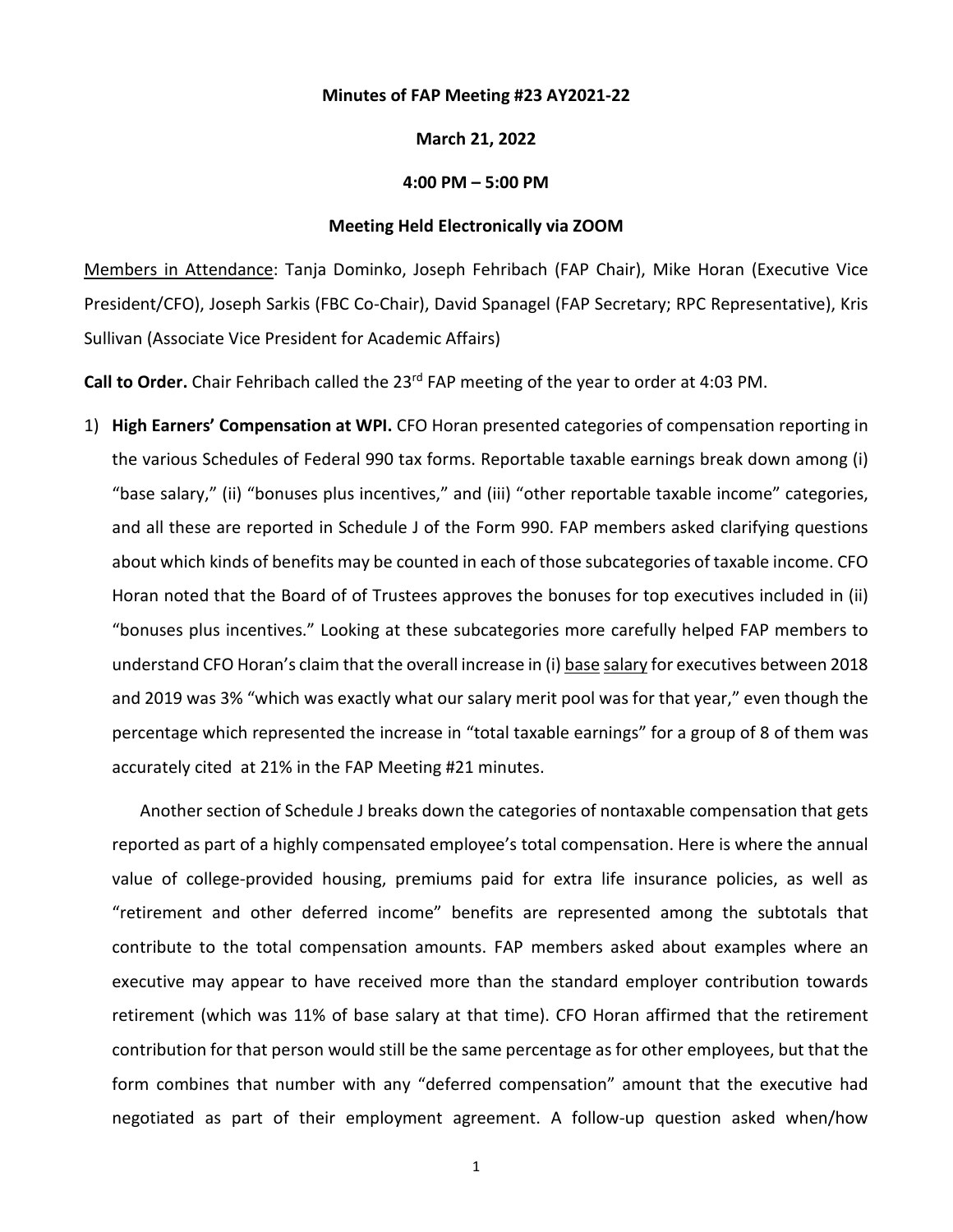frequently such deferred income was then actually received by the employee; CFO Horan responded that the payout is usually made after a 3-year waiting period.

FAP will conduct an additional analysis to answer the following questions: a) whether executives' raises in base salaries are indeed constrained by the same kinds of limits as are imposed by the Trustees on all other employees?; b) just how much of the overall growth in compensation expenditures for high earners is attributable to "bonuses and incentive pay" awarded to executives year after year?; c) how substantial a fraction of the highly compensated employees' total compensation typically comes in the form of non-monetary benefits like the employee dependent tuition benefit or campus-owned housing assignments?; and d) just how much of the overall growth in compensation expenditures for high earners is attributable to nontaxable deferred income arrangements?

A benchmarking effort will also be pursued by the committee to see how executive compensation levels and practices are pursued among five comparison technological universities (Case Western, Northeastern, RIT, RPI, and Stevens). CFO Horan offered to assign someone in his division to gather the past five years of Federal 990 forms published by each of those institutions so FAP members can have access to comparable compensation data. One FAP member offered to gather institutional data on the five schools so that items such as the school's overall expenditures, institutional structural complexity, ratio of top earner's salary to total expenditures, can be understood when FAP assesses the legitimacy of direct comparisons between WPI and another institution; we may need to calibrate compensation comparisons for some administrative positions where complexity and responsibility levels deviate significantly because of differences of institutional scale or structure. Chair Fehribach acknowledged that market forces are one of the factors that we do need to consider. Another FAP member pointed out some limitations of benchmarking as a means of identifying issues of concern, especially in cases where there is an industry-wide threat that no place is addressing effectively. Sometimes innovative solutions involve departures from "how everyone else behaves" – for one example, consider WPI's bold experiment in elevating teaching and research faculty to positions of greater job security and parity in our faculty governance system. Yet another FAP member posited that WPI's institutional success depends on hiring and retaining talented faculty and a talented group of top administrators, and then supporting their ability to work well together on behalf of WPI as a whole.

2